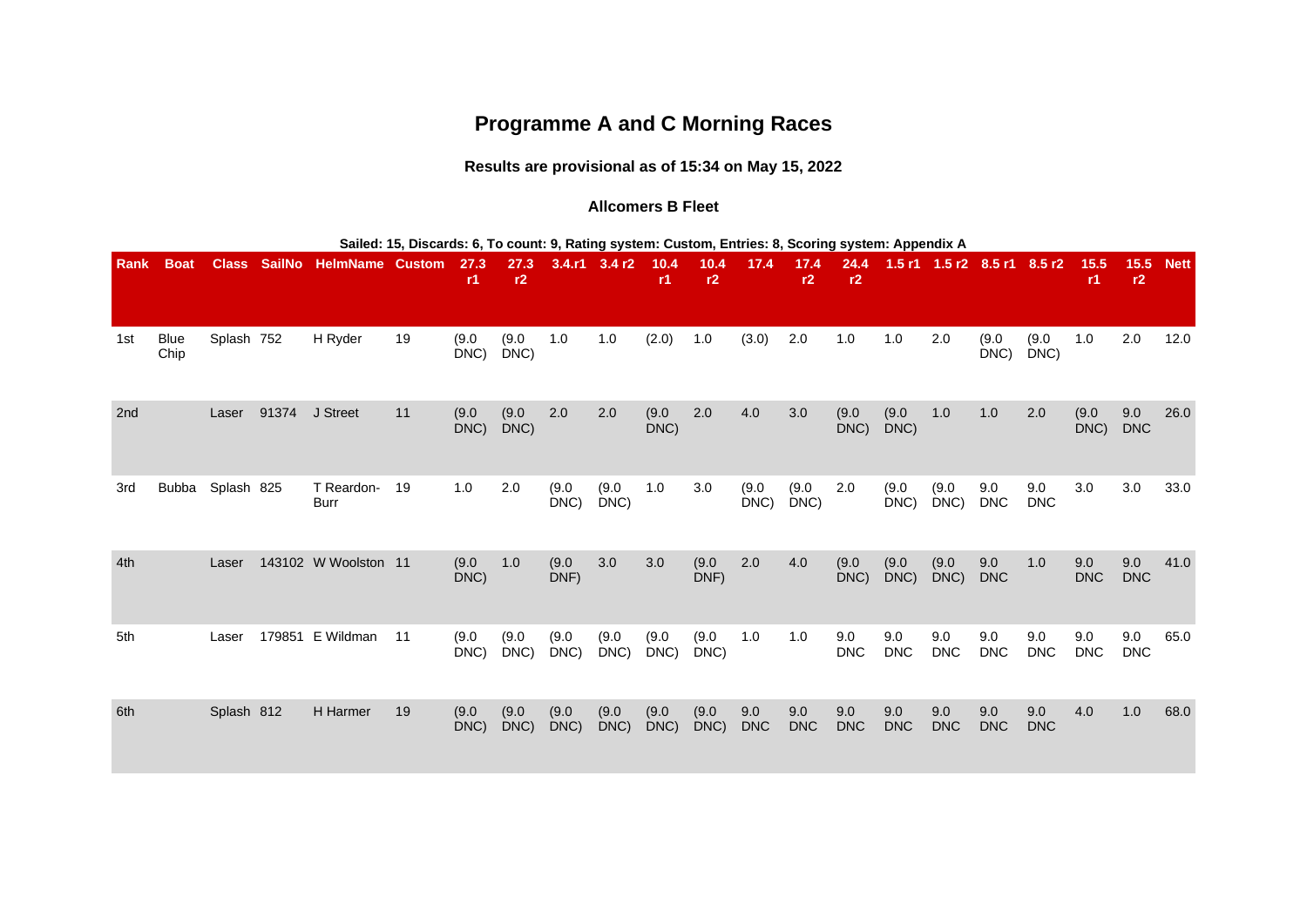| <b>Rank</b> | <b>Boat</b>    |       |      | Class SailNo HelmName Custom 27.3 |    | <b>r1</b>     | r2            | 27.3 3.4.r1 3.4 r2 10.4 |               | r1.           | $-10.4$<br>r2 | 17.4              | 17.4<br>r2 | r2                | 24.4 1.5 r1 1.5 r2 8.5 r1 8.5 r2 15.5 15.5 Nett |                   |                   |                   | <b>r1</b>   | r2                |      |
|-------------|----------------|-------|------|-----------------------------------|----|---------------|---------------|-------------------------|---------------|---------------|---------------|-------------------|------------|-------------------|-------------------------------------------------|-------------------|-------------------|-------------------|-------------|-------------------|------|
| 7th         | Utter<br>Folly | Solo  | 2876 | C Bolton                          | 18 | (9.0)<br>DNC) | (9.0)<br>DNC) | (9.0)<br>DNC)           | (9.0)<br>DNC) | (9.0)<br>DNC) | (9.0)<br>DNC) | 9.0<br>DNC        | 9.0<br>DNC | 9.0<br><b>DNC</b> | 9.0<br><b>DNC</b>                               | 9.0<br><b>DNC</b> | 9.0<br><b>DNC</b> | 9.0<br><b>DNC</b> | 2.0         | 9.0<br><b>DNC</b> | 74.0 |
| 8th         | He-Ne          | Laser |      | 16456 D Herring                   | 11 | (9.0)<br>DNC) | (9.0)<br>DNC) | (9.0)<br>DNF)           | (9.0)<br>DNC) | (9.0)<br>DNC) | (9.0)<br>DNC) | 9.0<br><b>DNC</b> | 9.0<br>DNC | 9.0<br><b>DNC</b> | 9.0<br><b>DNC</b>                               | 9.0<br><b>DNC</b> | 9.0<br>DNC        | 9.0<br><b>DNC</b> | 9.0<br>DNC. | 9.0<br><b>DNC</b> | 81.0 |

# **Allcomers A Fleet**

|             |             |                         | Sailed: 10, Discards: 4, To count: 6, Rating system: Custom, Entries: 1, Scoring system: Appendix A     |       |       |       |                 |  |         |     |     |
|-------------|-------------|-------------------------|---------------------------------------------------------------------------------------------------------|-------|-------|-------|-----------------|--|---------|-----|-----|
| <b>Rank</b> | <b>Boat</b> | <b>Class</b>            | , SailNo HelmName Custom 27.3 r2 3.4.r1 10.4 r1 10.4 r2 17.4 17.4 r2 8.5 r1 8.5 r2 15.5 r1 15.5 r2 Nett |       |       |       |                 |  |         |     |     |
|             |             |                         |                                                                                                         |       |       |       |                 |  |         |     |     |
|             |             |                         |                                                                                                         |       |       |       |                 |  |         |     |     |
| 1st         |             | Blue Moon Allcomers A K | Q Stewart                                                                                               | (1.0) | (1.0) | (1.0) | $(1.0)$ 1.0 1.0 |  | 1.0 1.0 | 1.0 | 6.0 |
|             |             |                         |                                                                                                         |       |       |       |                 |  |         |     |     |

### **Allcomers C Fleet**

|     |  | Sailed: 16, Discards: 7, To count: 9, Rating system: Custom, Entries: 11, Scoring system: Appendix A                           |    |             |                                                                  |        |                              |                 |     |                     |  |             |  |                     |      |
|-----|--|--------------------------------------------------------------------------------------------------------------------------------|----|-------------|------------------------------------------------------------------|--------|------------------------------|-----------------|-----|---------------------|--|-------------|--|---------------------|------|
|     |  | Rank Boat Class SailNo HelmName Custom 27.3 27.3 3.4.r1 3.4r2 10.4 10.4 17.4 17.4 24.4 24.4 1.5r1 1.5r2 8.5 8.5 15.5 15.5 Nett |    |             | $\mathbf{r}$ $\mathbf{r}$ $\mathbf{r}$ $\mathbf{r}$ $\mathbf{r}$ |        |                              | r1 r2           |     | $r2$ $r1$ $r2$      |  |             |  | $r1$ $r2$ $r1$ $r2$ |      |
| 1st |  | Topper 25428 A Gittins                                                                                                         | 27 | $(3.0)$ 1.0 |                                                                  | (12.0) | (12.0<br>DNC) DNC) DNC) DNC) | (12.0 (12.0 1.0 | 1.0 | $(2.0)$ $(2.0)$ 1.0 |  | 1.0 2.0 1.0 |  | 1.0 1.0             | 10.0 |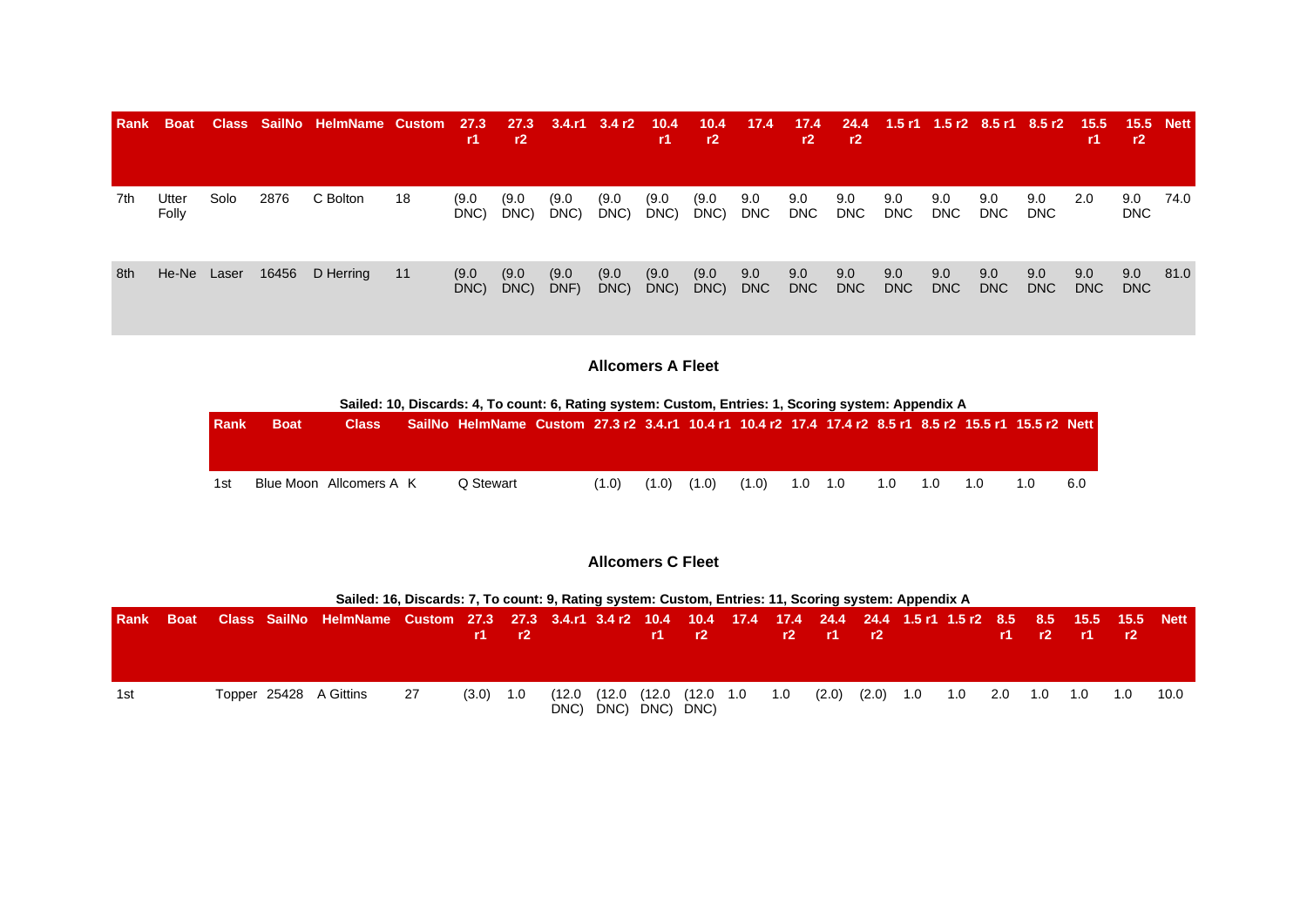| Rank | <b>Boat</b> |             |                | Class SailNo HelmName Custom 27.3 |    | r1    | r2                                 | 27.3 3.4.r1 3.4 r2 10.4                                                  |                            | r1                | r2                             | $10.4$ 17.4 | 17.4<br>r2        | 24.4<br>r1                     | r2    |                                            | 24.4 1.5 r1 1.5 r2 8.5 | <b>r1</b> | 8.5<br>r2                     | 15.5<br>r1  | <b>15.5</b><br>r2                     | <b>Nett</b> |
|------|-------------|-------------|----------------|-----------------------------------|----|-------|------------------------------------|--------------------------------------------------------------------------|----------------------------|-------------------|--------------------------------|-------------|-------------------|--------------------------------|-------|--------------------------------------------|------------------------|-----------|-------------------------------|-------------|---------------------------------------|-------------|
| 2nd  |             |             |                | Topper 43695 J Richardson 27      |    |       |                                    | (12.0 (12.0 (12.0 (12.0 (12.0 (12.0 2.0<br>DNC) DNC) DNC) DNC) DNC) DNC) |                            |                   |                                |             | 2.0               | 1.0                            | 1.0   | 2.0                                        | 2.0                    | 3.0       | 2.0                           | 3.0         | (12.0 18.0<br>DNC)                    |             |
| 3rd  |             |             |                | Topper 29603 H Harmer             | 27 | 2.0   | 3.0                                | (12.0)                                                                   | $(12.0 \t3.0$<br>DNC) DNC) |                   | 2.0                            | 4.0         | 3.0               | 4.0                            | (5.0) | DNC) DNC)                                  | $(12.0 \t(12.0 \t1.0$  |           | 3.0                           |             | $(12.0)$ $(12.0)$ $25.0$<br>DNC) DNC) |             |
| 4th  |             | Topper 8357 |                | L Herring                         | 27 |       | (12.0 (12.0 1.0<br>DNC) DNC)       |                                                                          | 1.0                        | 1.0               | 1.0                            | (12.0)      | (12.0)            | $(12.0)$ $(12.0)$              |       | (12.0 12.0<br>DNC) DNC) DNC) DNC) DNC) DNC |                        | 4.0       | 5.0                           | 2.0         | 12.0<br><b>DNC</b>                    | 39.0        |
| 5th  |             |             |                | Topper 42507 E Middleton 27       |    |       | $(12.0)$ $(12.0)$                  | (12.0)<br>DNC) DNC) DNC) DNC) DNC) DNC)                                  |                            | (12.0 (12.0       | $(12.0 \t3.0$                  |             | 5.0               | 3.0                            | 3.0   | (12.0 12.0<br>DNC) DNC                     |                        | DNC DNC   | 12.0 12.0 4.0                 |             | 12.0<br><b>DNC</b>                    | 66.0        |
| 6th  |             |             |                | Topper 40762 Z Gittins            | 27 | 1.0   | 2.0                                | (12.0)                                                                   | DNC) DNC) DNC) DNC)        |                   | $(12.0 \t(12.0 \t(12.0 \t 5.0$ |             | 4.0               | $(12.0)$ $(12.0)$              |       | (12.0 12.0<br>DNC) DNC) DNC) DNC           |                        |           | 12.0 12.0 12.0<br>DNC DNC DNC |             | 12.0<br><b>DNC</b>                    | 72.0        |
| 7th  |             |             | Topper 20787 O | Childerhouse                      | 27 |       | $(12.0 \t(12.0 \t2.0$<br>DNC) DNC) |                                                                          | 2.0                        | (12.0 5.0<br>DNC) |                                | (12.0)      |                   | $(12.0 \t(12.0 \t(12.0 \t12.0$ |       | DNF) DNF) DNC) DNC) DNC                    | 12.0<br>DNC            |           | 12.0 12.0 12.0                | DNC DNC DNC | 12.0<br><b>DNC</b>                    | 81.0        |
| 8th  |             |             |                | Topper 37130 J Herring            | 27 |       | $(12.0)$ $(12.0)$                  | $(12.0)$ $(12.0)$ $(12.0)$ $(12.0)$ $(12.0)$ $12.0$                      |                            |                   |                                |             |                   | 12.0                           | 12.0  | 12.0<br><b>DNC</b>                         | 12.0<br><b>DNC</b>     | 5.0       | 4.0                           | 5.0         | 12.0<br><b>DNC</b>                    | 86.0        |
| 9th  |             |             |                | Topper 45877 E Holmes             | 27 | (12.0 | (12.0)                             | (12.0<br>DNC) DNC) DNC) DNC)                                             | (12.0 2.0                  |                   | 4.0                            |             | $(12.0)$ $(12.0)$ | (12.0 12.0                     |       | 12.0<br>DNC) DNC) DNC) DNC DNC DNC         | 12.0                   |           | 12.0 12.0<br>DNC DNC DNC      | 12.0        | 12.0<br><b>DNC</b>                    | 90.0        |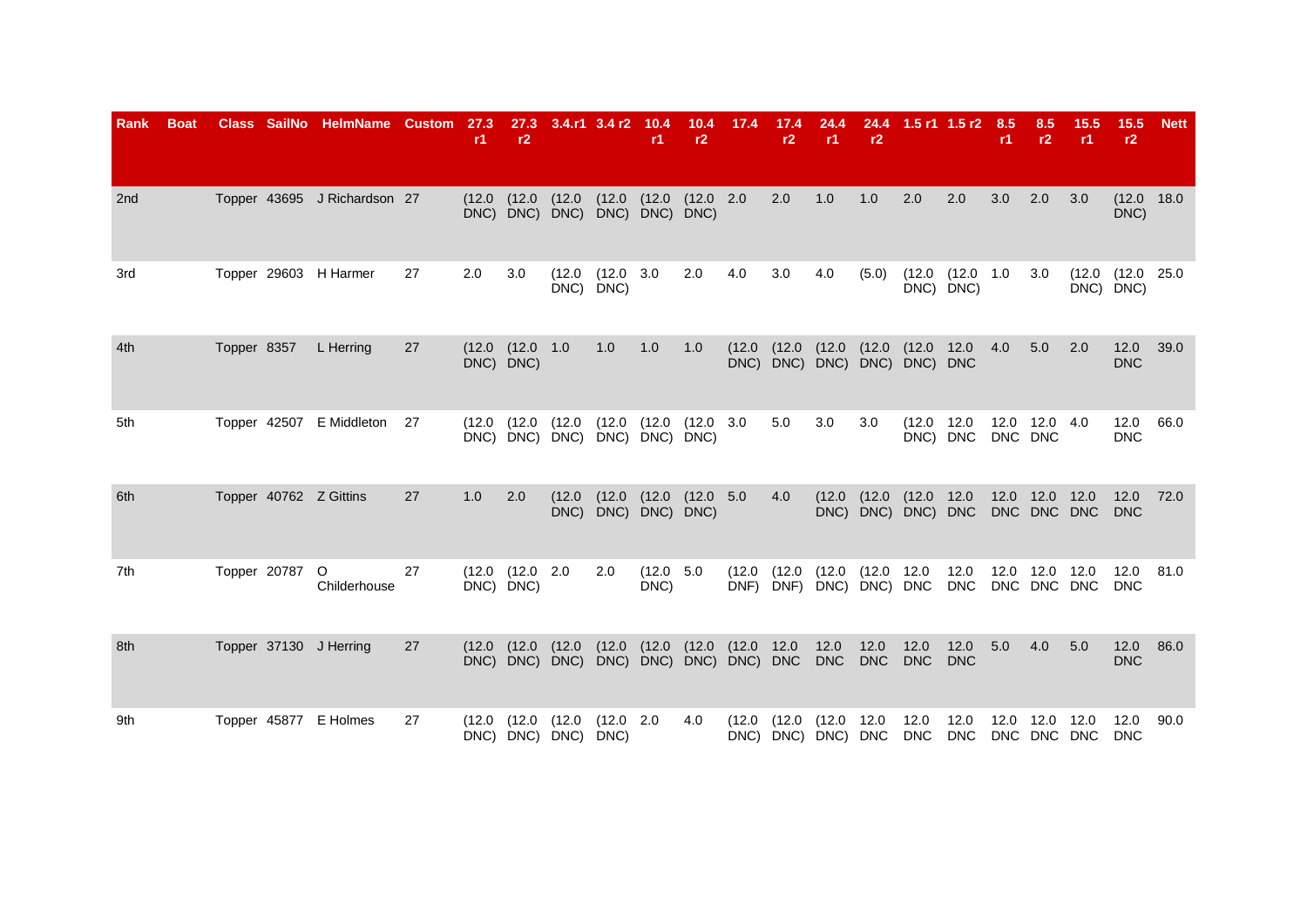| Rank | <b>Boat</b>            |              | Class SailNo HelmName Custom 27.3 27.3 3.4.r1 3.4 r2 10.4 10.4 17.4 17.4 24.4 24.4 1.5 r1 1.5 r2 8.5 8.5 15.5 15.5 Nett |      | <b>r1</b> | r2                       |                                                        |        | r1                    | r2    |            |                                  | $r2$ $r1$ $r2$ |      |                    |                    | -r1  | r2                  | -r1                         | r2          |       |
|------|------------------------|--------------|-------------------------------------------------------------------------------------------------------------------------|------|-----------|--------------------------|--------------------------------------------------------|--------|-----------------------|-------|------------|----------------------------------|----------------|------|--------------------|--------------------|------|---------------------|-----------------------------|-------------|-------|
| 10th | <b>Funky</b><br>Monkey |              | Topper 40635 C Gould                                                                                                    | -27  | (12.0     | (12.0)                   | (12.0)<br>DNC) DNC) DNC) DNC) DNC)                     |        | $(12.0 \t(12.0 \t3.0$ |       |            | $(12.0 \t(12.0$<br>DNC) DNC) DNC | 12.0           | -4.0 | 12.0<br><b>DNC</b> | 12.0<br><b>DNC</b> | 12.0 | 12.0<br>DNC DNC DNC | 12.0                        | 12.0<br>DNC | 91.0  |
| 11th |                        | Topper 30497 | J Malender                                                                                                              | - 27 |           | (12.0 (12.0<br>DNC) DNC) | (12.0)<br>DNC) DNC) DNC) DNC) DNC) DNC DNC DNC DNC DNF | (12.0) | (12.0                 | (12.0 | (12.0 12.0 |                                  | 12.0           | 12.0 | 12.0               | 12.0               |      | 12.0 12.0           | 12.0<br>DNC DNC DNC DNC DNC | 12.0        | 108.0 |

#### **Rebel Fleet**

|      |                |           | Sailed: 14, Discards: 6, To count: 8, Rating system: Custom, Entries: 4, Scoring system: Appendix A                                      |               |               |               |               |               |               |                   |                   |                   |                   |            |                   |                   |                   |      |
|------|----------------|-----------|------------------------------------------------------------------------------------------------------------------------------------------|---------------|---------------|---------------|---------------|---------------|---------------|-------------------|-------------------|-------------------|-------------------|------------|-------------------|-------------------|-------------------|------|
| Rank | <b>Boat</b>    |           | Class SailNo HelmName Custom 3.4.r1 3.4 r2 10.4 r1 10.4 r2 17.4 17.4 r2 24.4 r1 24.4 r2 1.5 r1 1.5 r2 8.5 r1 8.5 r2 15.5 r1 15.5 r2 Nett |               |               |               |               |               |               |                   |                   |                   |                   |            |                   |                   |                   |      |
| 1st  | Rebel<br>Queen | Rebel R12 | K West                                                                                                                                   | (2.0)         | 1.0           | 1.0           | 1.0           | 1.0           | (2.0)         | 1.0               | 1.0               | (5.0)<br>DNC)     | (5.0)<br>DNC)     | 1.0        | 1.0               | (2.0)             | (5.0)<br>DNC)     | 8.0  |
| 2nd  | Rebel<br>Maid  | Rebel R4  | <b>K</b> Edwards                                                                                                                         | 1.0           | 2.0           | (5.0)<br>DNC) | (5.0)<br>DNC) | 2.0           | 1.0           | (5.0)<br>DNC)     | (5.0)<br>DNC)     | 2.0               | 1.0               | 2.0        | 3.0               | (5.0)<br>DNC)     | (5.0)<br>DNC)     | 14.0 |
| 3rd  | Rebel<br>Jade  | Rebel R5  | A Barnes                                                                                                                                 | (5.0)<br>DNC) | (5.0)<br>DNC) | (5.0)<br>DNC) | (5.0)<br>DNC) | (5.0)<br>DNC) | (5.0)<br>DNC) | 5.0<br><b>DNC</b> | 5.0<br><b>DNC</b> | 1.0               | 2.0               | 3.0        | 2.0               | 5.0<br><b>DNC</b> | 5.0<br><b>DNC</b> | 28.0 |
| 4th  | Rebel H        | Rebel R14 | J Barnham                                                                                                                                | (5.0)<br>DNC) | (5.0)<br>DNC) | (5.0)<br>DNC) | (5.0)<br>DNC) | (5.0)<br>DNC) | (5.0)<br>DNC) | 5.0<br><b>DNC</b> | 5.0<br><b>DNC</b> | 5.0<br><b>DNC</b> | 5.0<br><b>DNC</b> | 5.0<br>DNC | 5.0<br><b>DNC</b> | 1.0               | 1.0               | 32.0 |

**Reedling Fleet**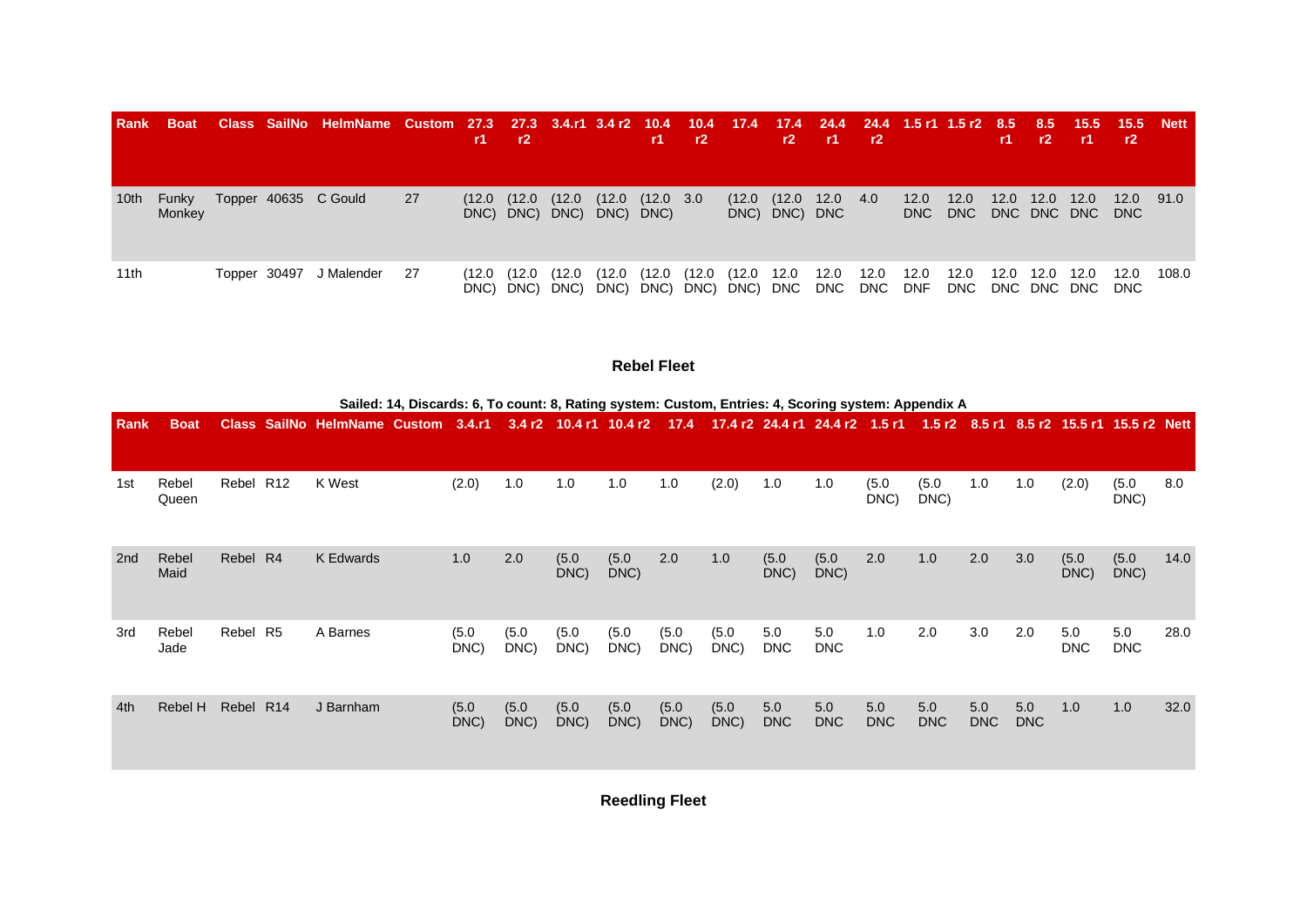|             |                         |              | Sailed: 10, Discards: 4, To count: 6, Rating system: Custom, Entries: 4, Scoring system: Appendix A |       |                                                 |                                                 |                   |       |                         |          |                    |         |                               |      |
|-------------|-------------------------|--------------|-----------------------------------------------------------------------------------------------------|-------|-------------------------------------------------|-------------------------------------------------|-------------------|-------|-------------------------|----------|--------------------|---------|-------------------------------|------|
| <b>Rank</b> | <b>Boat</b>             | <b>Class</b> | SailNo HelmName Custom 10.4 r1                                                                      |       | 10.4 $r2$                                       | 17.4                                            | 17.4 $r2$         | 1.5r1 | 1.5 $r2$                | $8.5$ r1 | 8.5 r2             | 15.5 r1 | 15.5 r2 Nett                  |      |
| 1st         | Siskin                  | Reedling RK2 | R Hancock                                                                                           | (1.0) | 1.0                                             | 1.0                                             | $(5.0$ DNF) $1.0$ |       | 1.0                     | 1.0      | $(5.0$ DNC $)$ 1.0 |         | $(5.0$ DNC $)$ 6.0            |      |
| 2nd         | Osiris                  | Reedling RK6 | R Pettit                                                                                            | 2.0   | 2.0                                             | 2.0                                             | 1.0               |       | (5.0 DNC) (5.0 DNC) 2.0 |          | 1.0                |         | $(5.0$ DNC $)$ $(5.0$ DNC $)$ | 10.0 |
| 3rd         | Cockatrice Reedling RK3 |              | K Saunders                                                                                          |       | $(5.0 \text{ DNC})$ $(5.0 \text{ DNC})$ $(3.0)$ |                                                 | 2.0               | 2.0   | 2.0                     | (4.0)    | 3.0                | 2.0     | 1.0                           | 12.0 |
| 4th         | Jaws                    | Reedling RK4 | S Bailey                                                                                            |       |                                                 | (5.0 DNC) (5.0 DNC) (5.0 DNC) (5.0 DNC) 5.0 DNC |                   |       | 5.0 DNC                 | 3.0      | 2.0                | 5.0 DNC | 5.0 DNC                       | 25.0 |

**YBOD Fleet**

|             |                  |         |     | Sailed: 16, Discards: 7, To count: 9, Rating system: Custom, Entries: 6, Scoring system: Appendix A |               |               |               |                   |             |               |               |               |               |            |               |                   |               |                   |                |                   |             |
|-------------|------------------|---------|-----|-----------------------------------------------------------------------------------------------------|---------------|---------------|---------------|-------------------|-------------|---------------|---------------|---------------|---------------|------------|---------------|-------------------|---------------|-------------------|----------------|-------------------|-------------|
| <b>Rank</b> | <b>Boat</b>      |         |     | Class SailNo HelmName Custom                                                                        | 27.3<br>-r1   | 27.3<br>r2    |               | $3.4.r1$ $3.4 r2$ | 10.4<br>-r1 | 10.4<br>r2    | 17.4          | 17.4<br>r2    | 24.4<br>$-11$ | 24.4<br>r2 | 1.5 r1        | $1.5r2$ 8.5 r1    |               | 8.5<br>r2         | 15.5<br>-r1    | 15.5<br>r2        | <b>Nett</b> |
| 1st         | Rosy<br>Wave     | YBOD    | 120 | A Fields                                                                                            | 1.0           | (2.0)         | 1.0           | 1.0               | (2.0)       | 1.0           | (7.0)<br>DNC) | (7.0)<br>DNC) | (3.0)         | (3.0)      | 1.0           | (7.0)<br>DNF)     | 1.0           | 1.0               | 1.0            | 2.0               | 10.0        |
| 2nd         | Scarce<br>Copper | YBOD 30 |     | J Copping                                                                                           | (7.0)<br>DNC) | (7.0)<br>DNC) | (7.0)<br>DNC) | (7.0)<br>DNC)     | 1.0         | (7.0)<br>DNC) | 2.0           | (7.0)<br>DNC) | 1.0           | 1.0        | (7.0)<br>DNC) | 7.0<br><b>DNC</b> | 7.0<br>DNC    | 7.0<br><b>DNC</b> | 2.0            | 1.0               | 29.0        |
| 3rd         | Silver<br>Cloud  | YBOD 74 |     | K.<br>Saunders                                                                                      | 2.0           | 1.0           | (7.0<br>DNC)  | (7.0)<br>DNC)     | 3.0         | 2.0           | (7.0)<br>DNC) | (7.0<br>DNC)  | 2.0           | 2.0        | (7.0)<br>DNC) | (7.0)<br>DNC)     | (7.0)<br>DNC) | 7.0               | 7.0<br>DNC DNC | 7.0<br><b>DNC</b> | 33.0        |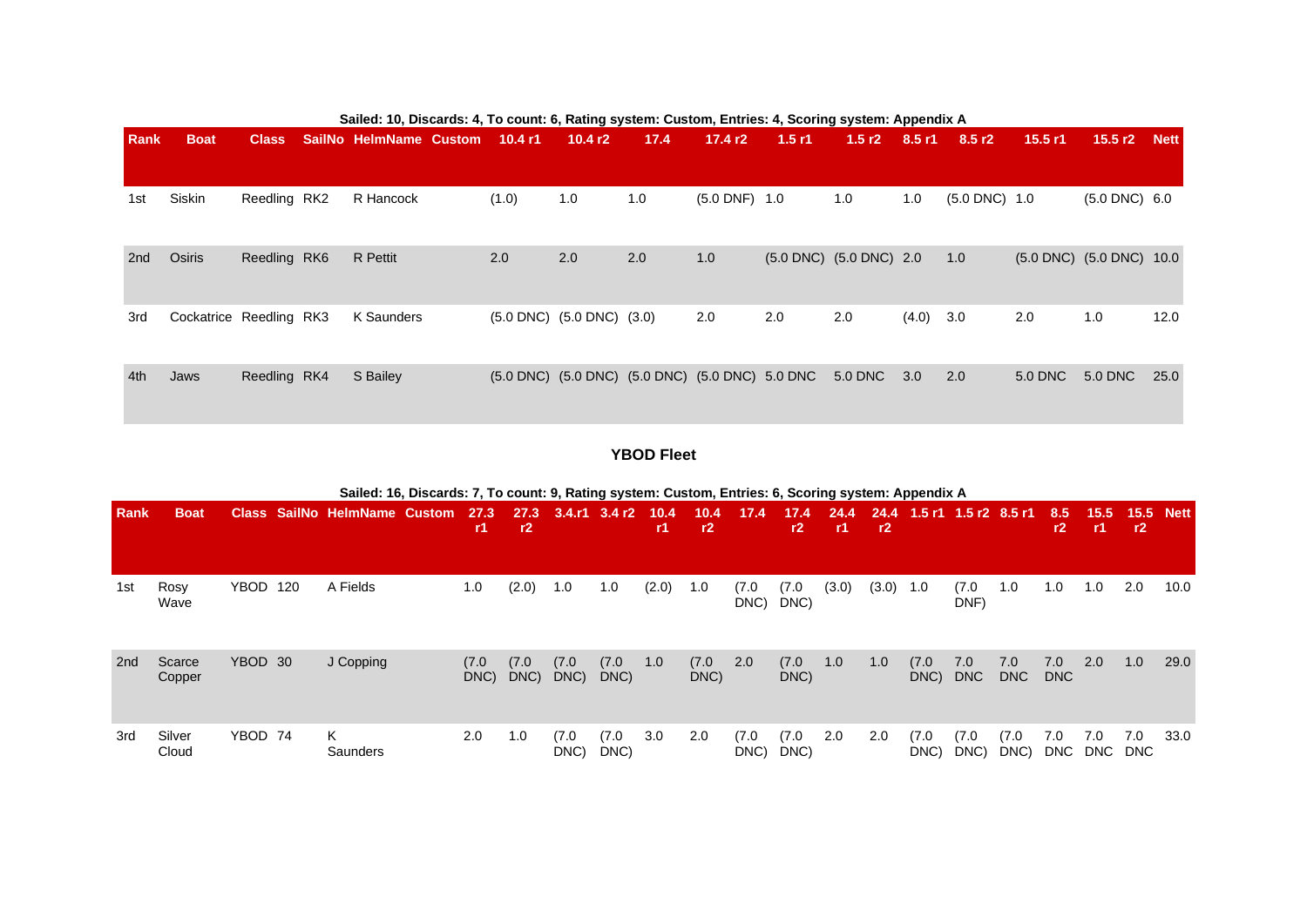| <b>Rank</b> | <b>Boat</b>          |         | Class SailNo HelmName Custom | 27.3<br>-r1   | 27.3<br>r2    | $3.4.r1$ $3.4 r2$ $10.4$ |               | -r1 -         | 10.4<br>r2    | 17.4          | 17.4<br>r2        | 24.4<br>-r1       | r2             | 24.4 1.5 r1 1.5 r2 8.5 r1 |                   |                   | 8.5<br>r2         | 15.5<br>-r1 -      | 15.5 Nett<br>r2 |      |
|-------------|----------------------|---------|------------------------------|---------------|---------------|--------------------------|---------------|---------------|---------------|---------------|-------------------|-------------------|----------------|---------------------------|-------------------|-------------------|-------------------|--------------------|-----------------|------|
| 4th         | <b>Blue</b><br>Wings | YBOD 10 | <b>M</b> Harris              | (7.0)<br>DNC) | (7.0)<br>DNC) | (7.0)<br>DNC)            | (7.0)<br>DNC) | (7.0)<br>DNC) | (7.0)<br>DNC) | 1.0           | 1.0               | (7.0)<br>DNC)     | 7.0<br>DNC DNC | 7.0                       | 7.0<br>DNC        | 7.0<br><b>DNC</b> | 7.0               | 7.0<br>DNC DNC DNC | 7.0             | 51.0 |
| 5th         | Holly Blue           | YBOD 23 | R Jackson                    | (7.0)<br>DNC) | (7.0)<br>DNC) | (7.0)<br>DNC)            | (7.0)<br>DNC) | (7.0)<br>DNC) | (7.0)<br>DNC) | (7.0)<br>DNC) | 7.0<br><b>DNC</b> | 7.0<br><b>DNC</b> | 7.0            | 7.0<br>DNC DNC            | 7.0<br><b>DNC</b> | 2.0               | 2.0               | 7.0<br>DNC DNC     | 7.0             | 53.0 |
| 6th         | Hairstreak YBOD 102  |         | C Gardner                    | (7.0)<br>DNC) | (7.0)<br>DNC) | (7.0)<br>DNC)            | (7.0)<br>DNC) | (7.0)<br>DNC) | (7.0)<br>DNC) | (7.0)<br>DNC) | 7.0<br><b>DNC</b> | 7.0<br><b>DNC</b> | 7.0<br>DNC     | 2.0                       | 7.0<br><b>DNF</b> | 7.0<br><b>DNC</b> | 7.0<br><b>DNC</b> | 7.0<br>DNC DNC     | 7.0             | 58.0 |

### **Yeoman Fleet**

|      |               |              | Sailed: 16, Discards: 7, To count: 9, Rating system: Custom, Entries: 11, Scoring system: Appendix A |                   |            |        |           |                |            |                |                        |              |             |            |           |           |           |             |            |             |
|------|---------------|--------------|------------------------------------------------------------------------------------------------------|-------------------|------------|--------|-----------|----------------|------------|----------------|------------------------|--------------|-------------|------------|-----------|-----------|-----------|-------------|------------|-------------|
| Rank | <b>Boat</b>   | <b>Class</b> | SailNo HelmName Custom                                                                               | 27.3<br><b>r1</b> | 27.3<br>r2 | 3.4.11 | 3.4<br>r2 | 10.4<br>- r1   | 10.4<br>r2 | 17.4           | 17.4<br>r2             | 24.4<br>- r1 | -24.4<br>r2 | 1.5<br>-r1 | 1.5<br>r2 | 8.5<br>r1 | 8.5<br>r2 | 15.5<br>-r1 | 15.5<br>r2 | <b>Nett</b> |
| 1st  | Tara          | Yeoman Y171  | G Stubbs                                                                                             | 1.0               | 2.0        | 2.0    | 1.0       | 1.0            | 1.0        | (12.0          | (12.0)<br>DNC) DNC)    | (3.0)        | 1.0         | (3.0)      | (3.0)     | 1.0       | (3.0)     | (4.0)       | $-1.0$     | 11.0        |
| 2nd  | Tanskey       | Yeoman Y9    | T Fields                                                                                             | (2.0)             | 1.0        | 1.0    | (4.0)     | (2.0)          | (2.0)      | (12.0)         | (12.0 2.0<br>DNC) DNC) |              | 2.0         | 2.0        | 2.0       | (3.0)     | 1.0       | 2.0         | 2.0        | 15.0        |
| 3rd  | Two C<br>Sons | Yeoman Y70   | P Clarke                                                                                             | (3.0)             | (3.0)      | (4.0)  | 2.0       | (12.0)<br>DNF) | 3.0        | (12.0)<br>DNC) | (12.0 1.0<br>DNC)      |              | 3.0         | 1.0        | 1.0       | (6.0)     | 2.0       | 1.0         | 3.0        | 17.0        |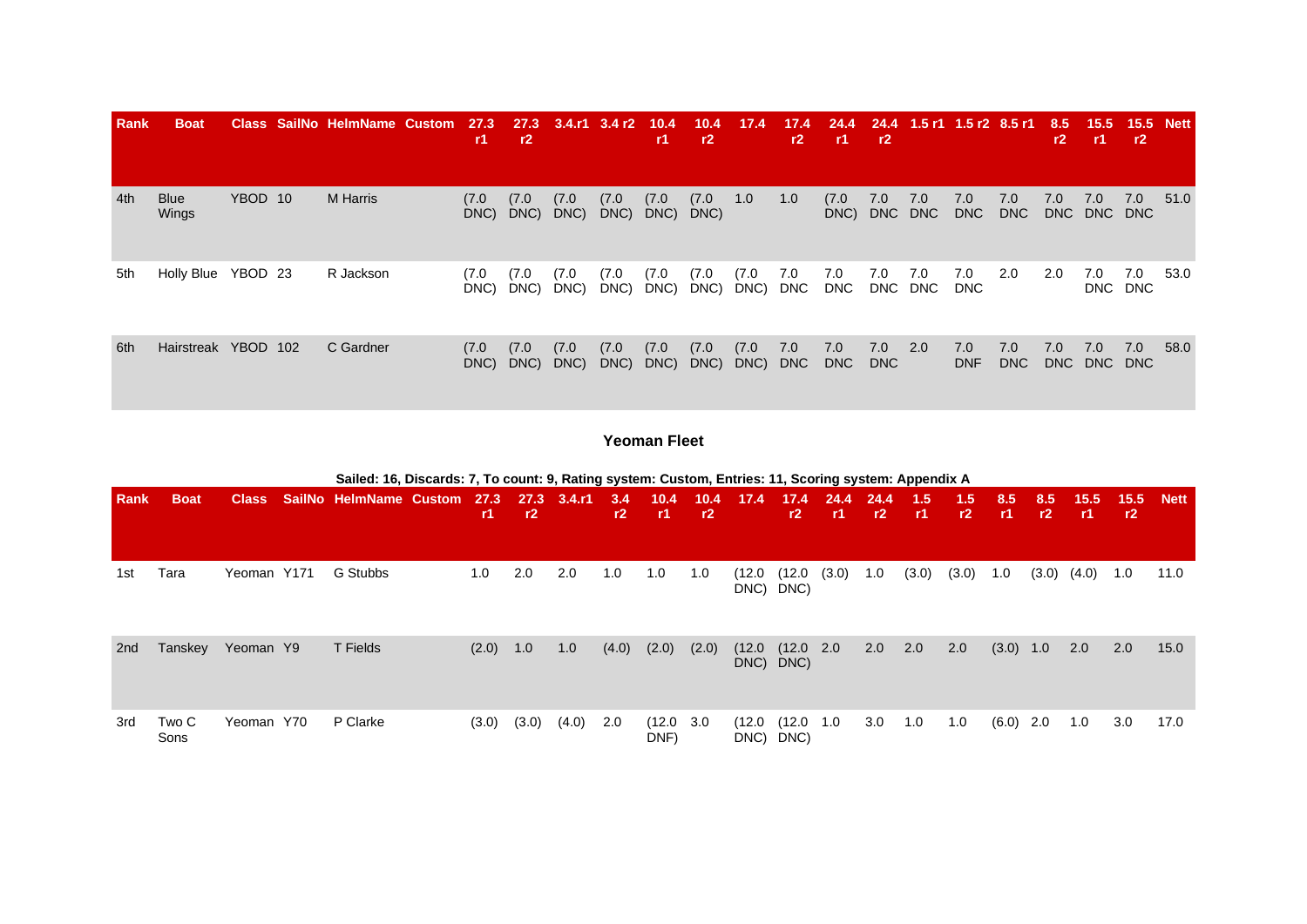| <b>Rank</b> | Boat                   | <b>Class</b> | SailNo HelmName Custom | 27.3<br>r1 | 27.3<br>r2                          | 3.4.r1                                               | 3.4<br>r2 | 10.4<br>r1                          | 10.4<br>r2    | 17.4                                                                             | 17.4<br>r2                  | 24.4<br>r1.                     | 24.4<br>r2   | 1.5<br>r1          | 1.5<br>r2              | 8.5<br>r1 | 8.5<br>r2                     | 15.5<br><b>r1</b>  | 15.5<br>r2             | <b>Nett</b> |
|-------------|------------------------|--------------|------------------------|------------|-------------------------------------|------------------------------------------------------|-----------|-------------------------------------|---------------|----------------------------------------------------------------------------------|-----------------------------|---------------------------------|--------------|--------------------|------------------------|-----------|-------------------------------|--------------------|------------------------|-------------|
| 4th         | Folly Too Yeoman Y162  |              | C Bolton               |            | (12.0 (12.0 3.0<br>DNC) DNC)        |                                                      | 3.0       | 3.0                                 | 4.0           | 2.0                                                                              | 2.0                         | (5.0)                           | 4.0          | (12.0)             | (12.0 2.0<br>DNC) DNC) |           | 4.0                           | DNC) DNC)          | $(12.0 \t(12.0 \t27.0$ |             |
| 5th         | Cornelian Yeoman Y102  |              | C Johnson              | (12.0)     | (12.0                               | (12.0)<br>DNC) DNC) DNC) DNC) DNC) DNC) DNC) DNC     | (12.0)    | (12.0)                              | (12.0)        | (12.0 12.0                                                                       |                             | 4.0                             | 6.0          | 4.0                | 4.0                    | 5.0       | 7.0                           | 12.0<br><b>DNC</b> | 12.0<br><b>DNC</b>     | 66.0        |
| 6th         | Nimrod                 | Yeoman Y164  | A Dornan               |            | $(12.0)$ $(12.0)$                   | (12.0)<br>DNC) DNC) DNC) DNC) DNC) DNC) DNC) DNC DNC | (12.0)    | (12.0)                              | (12.0)        | (12.0 12.0                                                                       |                             | 12.0<br><b>DNC</b>              | 12.0 12.0    | DNC DNC            | 12.0<br><b>DNC</b>     | 4.0       | 5.0                           | 3.0                | 4.0                    | 76.0        |
| 7th         | Misty<br>Morning       | Yeoman Y104  | <b>B</b> Westgate      |            | $(12.0 \t(12.0 \t 5.0$<br>DNC) DNC) |                                                      | 5.0       | (12.0)                              |               | $(12.0)$ $(12.0)$ $(12.0)$ $(12.0)$ $12.0$ $5.0$<br>DNC) DNC) DNC) DNC) DNC) DNC |                             |                                 |              |                    | 12.0<br><b>DNC</b>     | 7.0       | 6.0                           | 12.0<br>DNC        | 12.0<br><b>DNC</b>     | 76.0        |
| 8th         | <b>Blue</b><br>Yeonder | Yeoman Y152  | <b>Stubbs</b>          |            | $(12.0)$ $(12.0)$                   | (12.0)<br>DNC) DNC) DNC)                             |           | $(12.0)$ $(12.0)$<br>DNC) DNC) DNC) | (12.0 1.0     |                                                                                  | 1.0                         | (12.0 12.0 12.0                 | DNC) DNC DNC |                    | 12.0<br><b>DNC</b>     |           | 12.0 12.0 12.0<br>DNC DNC DNC |                    | 12.0<br><b>DNC</b>     | 86.0        |
| 9th         | Amethyst Yeoman Y11    |              | I Barham-<br>Brown     | (12.0)     | (12.0                               | (12.0)<br>DNC) DNC) DNC) DNC) DNC) DNC)              | (12.0)    | (12.0)                              | $(12.0 \t3.0$ |                                                                                  | 3.0                         | (12.0 12.0 12.0<br>DNC) DNC DNC |              |                    | 12.0<br><b>DNC</b>     | 12.0      | 12.0 12.0<br>DNC DNC DNC      |                    | 12.0<br><b>DNC</b>     | 90.0        |
| 10th        | Scorpio                | Yeoman Y65   | S<br>Middleditch       | (12.0)     | (12.0)                              | (12.0)<br>DNC) DNC) DNC) DNC) DNC) DNC) DNC) DNC     | (12.0)    | (12.0)                              | (12.0)        | (12.0 12.0                                                                       |                             | 6.0                             | 5.0          | 12.0<br><b>DNC</b> | 12.0<br><b>DNC</b>     | 12.0      | 12.0 12.0<br>DNC DNC DNC      |                    | 12.0<br><b>DNC</b>     | 95.0        |
| 11th        | Merry<br>Fiddler       | Yeoman Y140  | K Beaven               | (12.0      | (12.0)                              | (12.0)<br>DNC) DNC) DNC) DNC) DNC)                   | (12.0)    | (12.0)                              | 5.0           | (12.0)                                                                           | (12.0 12.0<br>DNC) DNC) DNC |                                 | 12.0         | 12.0<br>DNC DNC    | 12.0<br><b>DNF</b>     | 12.0      | 12.0<br>DNC DNC DNC           | 12.0               | 12.0<br><b>DNC</b>     | 101.0       |